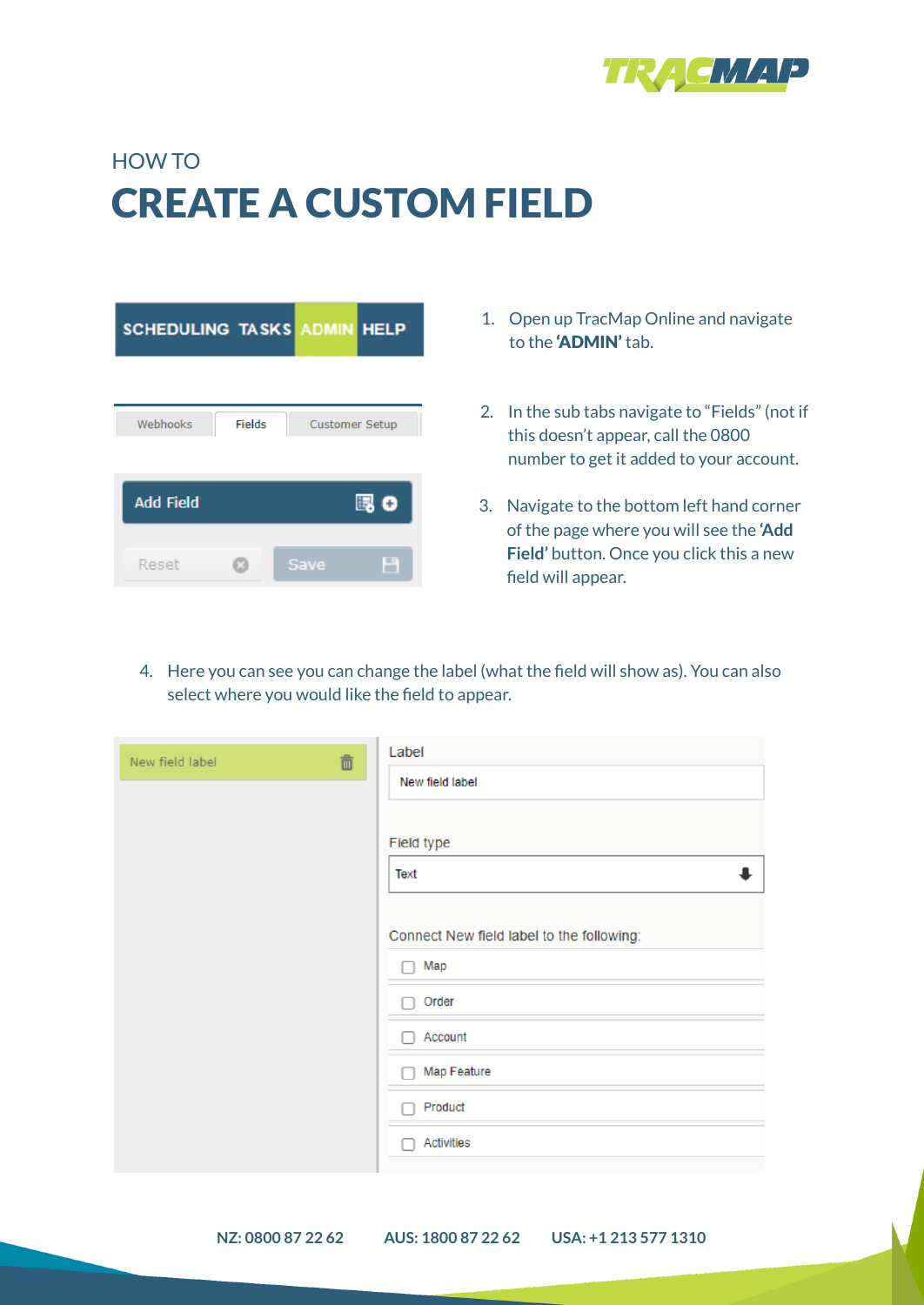

| <b>Map Details</b><br>$\overline{(-)}$ |                   |  |
|----------------------------------------|-------------------|--|
| <b>Map Type</b>                        | Standard Map      |  |
| <b>Map Name</b>                        |                   |  |
| <b>Map Address</b>                     |                   |  |
| Shared                                 | Select an Account |  |
| <b>Test field</b>                      |                   |  |

## **Selecting the Map Option:**

If you tick for the **'Map'** option. The field will now appear under the **'Edit'** function under the **'Map'** tab and in the edit screen under **'Map Details'**.

#### Connect to the following:

Solid

| Map                                       |
|-------------------------------------------|
| <b>v</b> Order                            |
| Send to Display Unit<br>Show on New Order |
|                                           |
| Activities                                |
| Sprav                                     |

## **Selecting the Order Option:**

You can select to show on **'New Order'** or to show on **'New Order'** and **'Send to Display Unit'**. This allows you to set a field in the new order that will display on the display unit. You also need to select what activity you would like this to show up on in the Order screen.

|                                   | <b>Alisha Farmer</b>             |
|-----------------------------------|----------------------------------|
| <b>Edit Notifications</b>         | <b>Give Acces</b>                |
|                                   |                                  |
| Account ID 136494                 |                                  |
| <b>Account Name Alisha Farmer</b> |                                  |
| Emails N/A                        |                                  |
| Phone N/A                         |                                  |
|                                   | Creation Date 23/02/2021 9:45 AM |
| Last Activity 23/07/2021          |                                  |
| lave Sub-accounts No              |                                  |
| Can Manage Jobs No                |                                  |
| Test field N/A                    |                                  |

## **Selecting the Account Option:**

Ticking this option allows you to add a field to the customers details under their account, as should here.